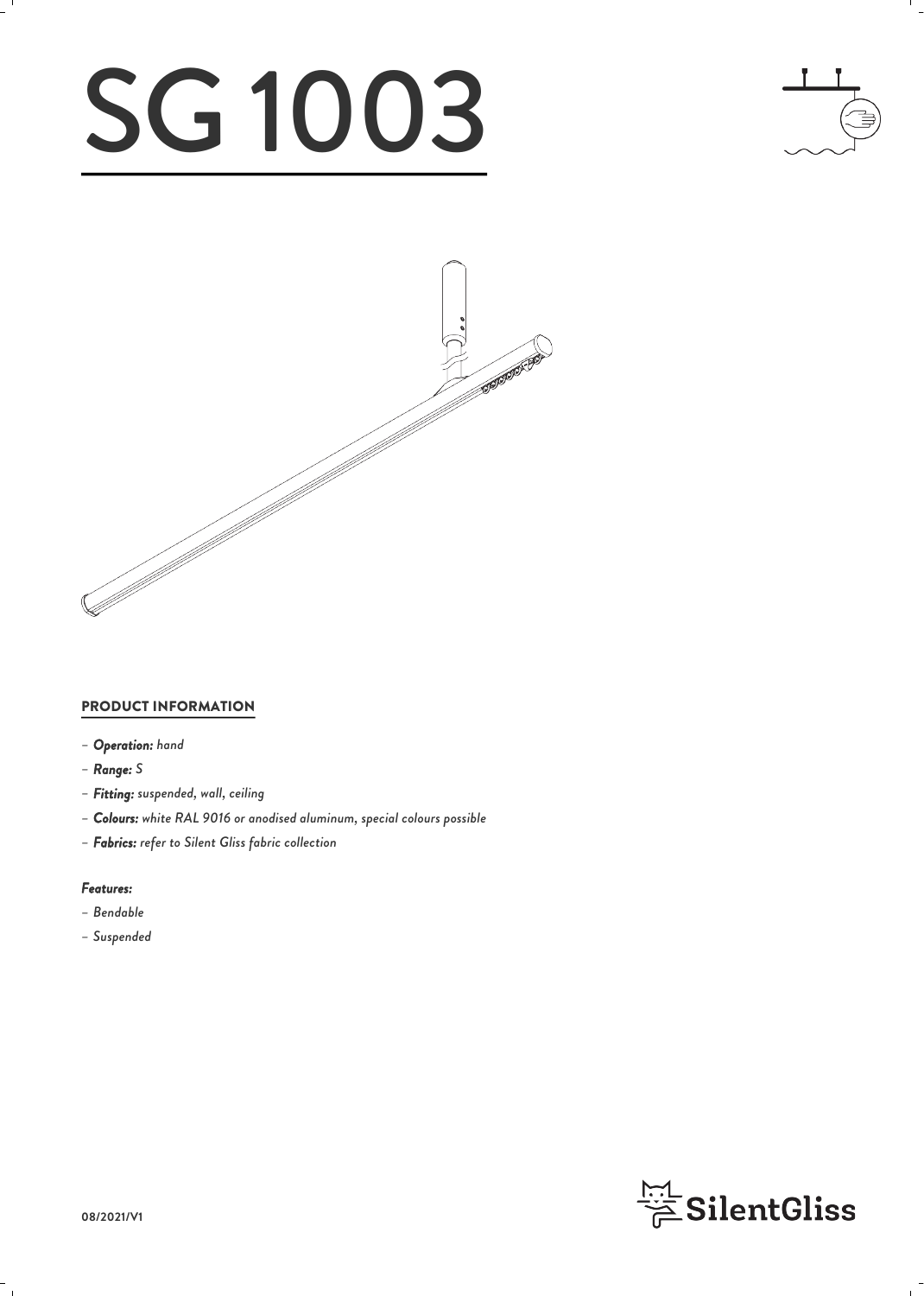# SYSTEM SPECIFICATIONS

### A. PROFILE

**Profile and bending information**





### **MEASURE B. HOW TO**



- *A: System width*
- *B: System height*
- *C: Distance between floor and fabric*
- *D: Distance between ceiling and system*

### **C. SPECIFICATION** EN

*EN*

*Silent Gliss SG 1003 Cubicle Curtain Track System. Comprises aluminium profile SG 1003 supplied made to measure in silver anodised or powder coated in white with gliders SG 3533/SG 3089 at 14/m. 2 stops SG 3070. 2 End caps SG 3014.* TEXT *Top fixed with SG 6124/SG 6190 at 800-1500 mm centres. Wall fixed with SG Smart Fix at 800-1500 mm centres.*

*SV Silent Gliss SG 1003 dusch/draperi system. Består av aluminiumprofil SG 1003 i specificerad längd i vitlack, alu natur eller angiven RAL färg. 14 st SG 3533/3089 glid med krok per meter. 2 ändstopp SG 3070. Ändskydd SG 3014. Takmonteras med fäste SG 6124/SG 6190 c/c 800-1500 mm. Väggmontering med SG Smart Fix c/c 800-1500 mm.* 

### *NO*

*Silent Gliss SG 1003 Dusj- og Cubiclesystem Består av aluminiumprofil SG 1003 i spesifisert lengde. Hvitlakkert, alu natur eller spesifisert RAL farge. 14 stk SG 3533/3089 glidere m/krok pr meter. 2 stk endestopp SG 3014. Takmonteres med feste SG 6124/SG6190 c/c 800-1500 mm. Veggmontering med SG Smart Fix c/c 800-1500 mm.*

### *DA*

*Silent Gliss SG 1003 gardinskinnesystem til kabiner. Består af aluminiumprofil SG 1003 i ønsket længde, sølvanodiseret eller hvid pulverlakering med 14 stk. glidere SG 3533/SG 3089 pr. m. 2 stop SG 3070. 2 endelåg SG 3014. Loftmonteres med SG 6124/SG 6190 i afstande på 800-1500 mm. Vægmonteres med SG Smart Fix med en afstand på 800-1500 mm.*

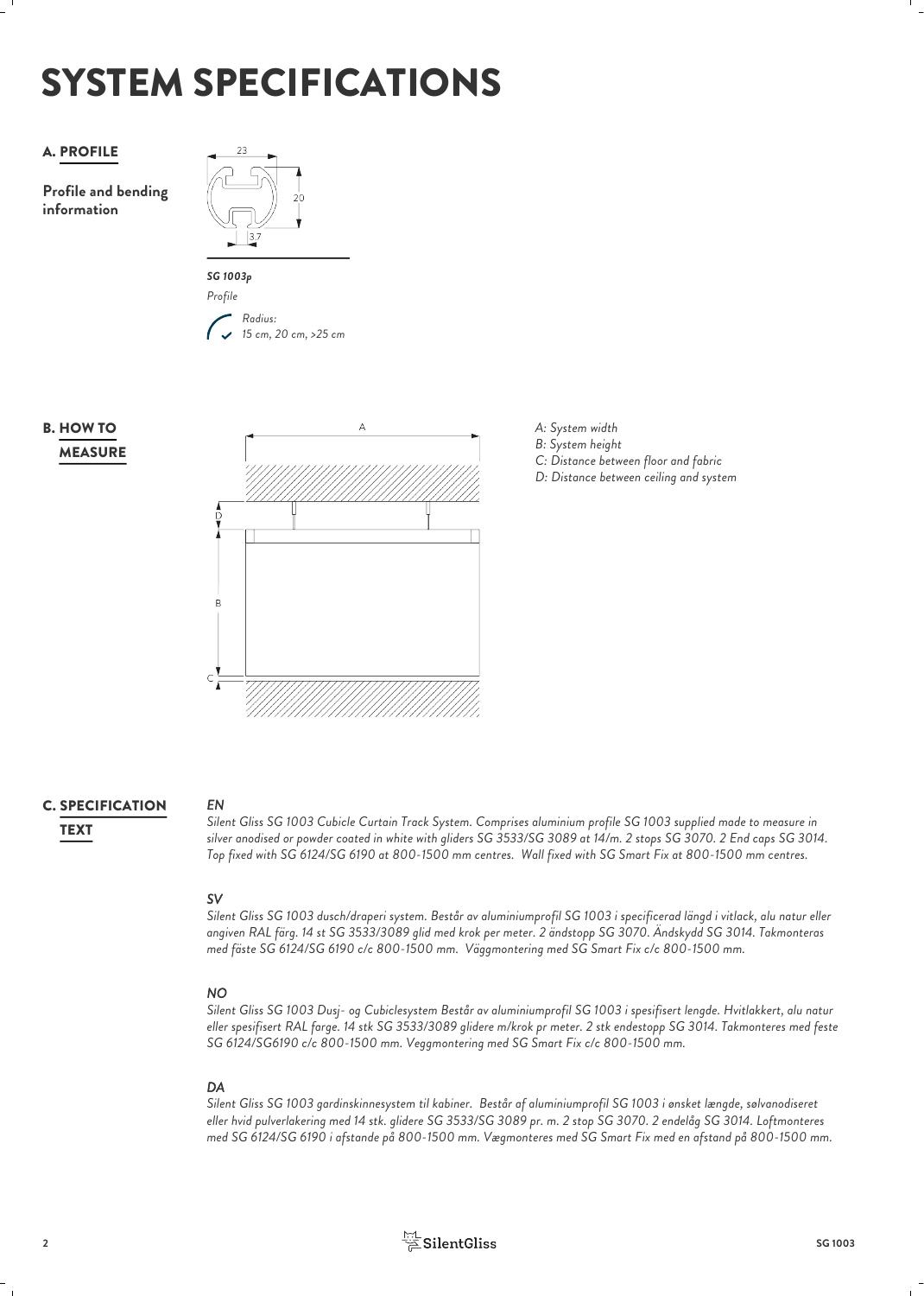## FITTING

### INFORMATION **A. FITTING**

*For detailed fitting information, visit the Silent Gliss* FITTING *website.*

**Fixing points**

| 100<br>-- | 800-1500 | 800-1500 | 100 |
|-----------|----------|----------|-----|
|           |          |          |     |
|           |          |          |     |



### B. CEILING FITTING



*Or variant with SG 6196 double hanger.*







*SG 3042 Wall bracket*

*Hanger*

*SG 6190 SG 6196 Double hanger*

**Mini hanger SG 6175**



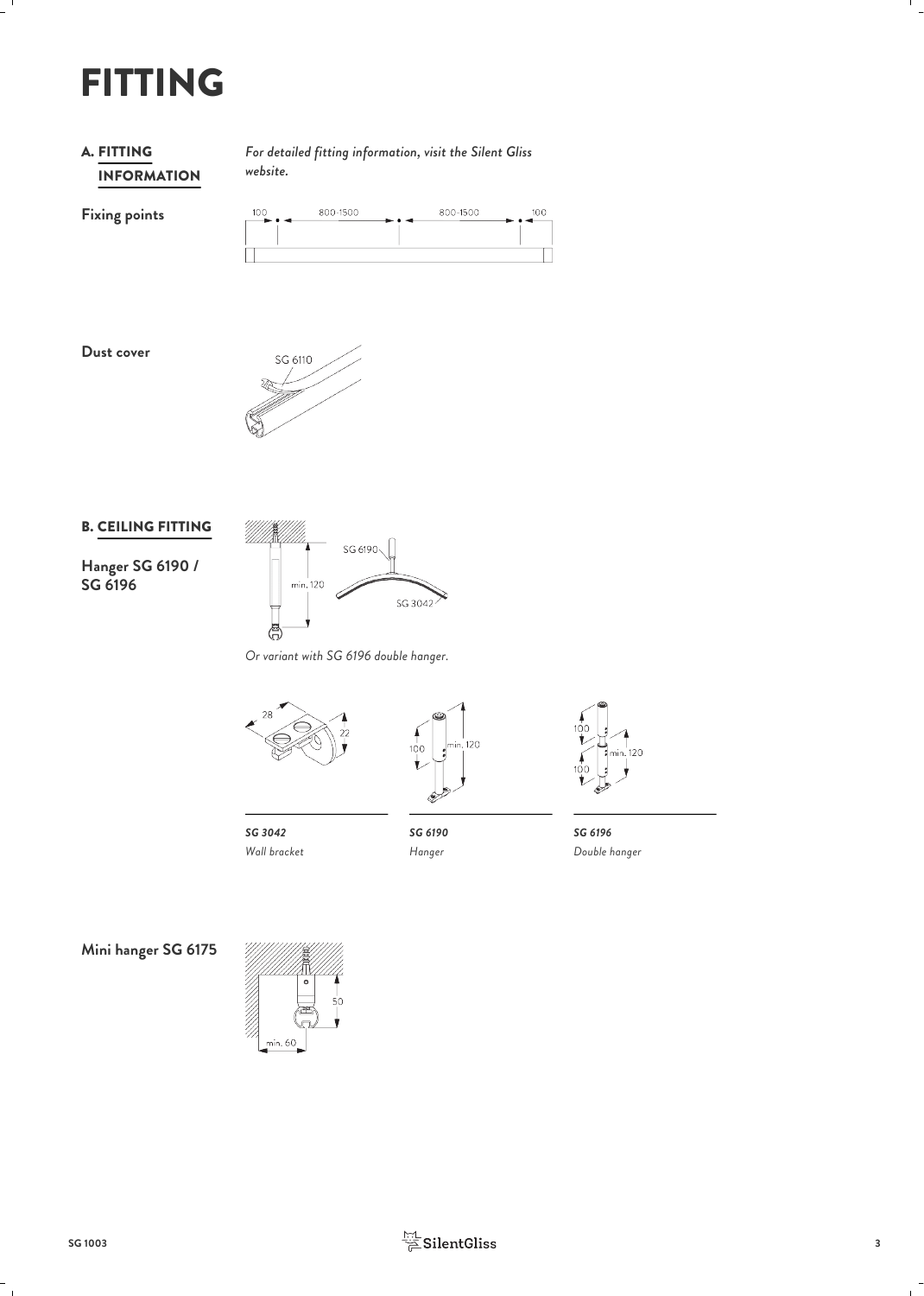

*SG 6175 Mini hanger*





*SG 6124 Bracket*

### C. WALL FITTING

**Smart Fix**



*Smart Fix with slot SG 11206 - SG 11208: Screw SG 10492 (M4x8) needed.*



*Square Smart Fix with slot SG 11216 - SG 11218: Screw SG 10492 (M4x8) needed.*

| Smart Fix           | X mm        |  |
|---------------------|-------------|--|
| SG 11206 / SG 11216 | $33 - 51$   |  |
| SG 11207 / SG 11217 | $53 - 71$   |  |
| SG 11208 / SG 11218 | $73 - 91$   |  |
| SG 11154            | $102 - 130$ |  |
| SG 11155            | $132 - 160$ |  |
| SG 11156            | 182-210     |  |
|                     |             |  |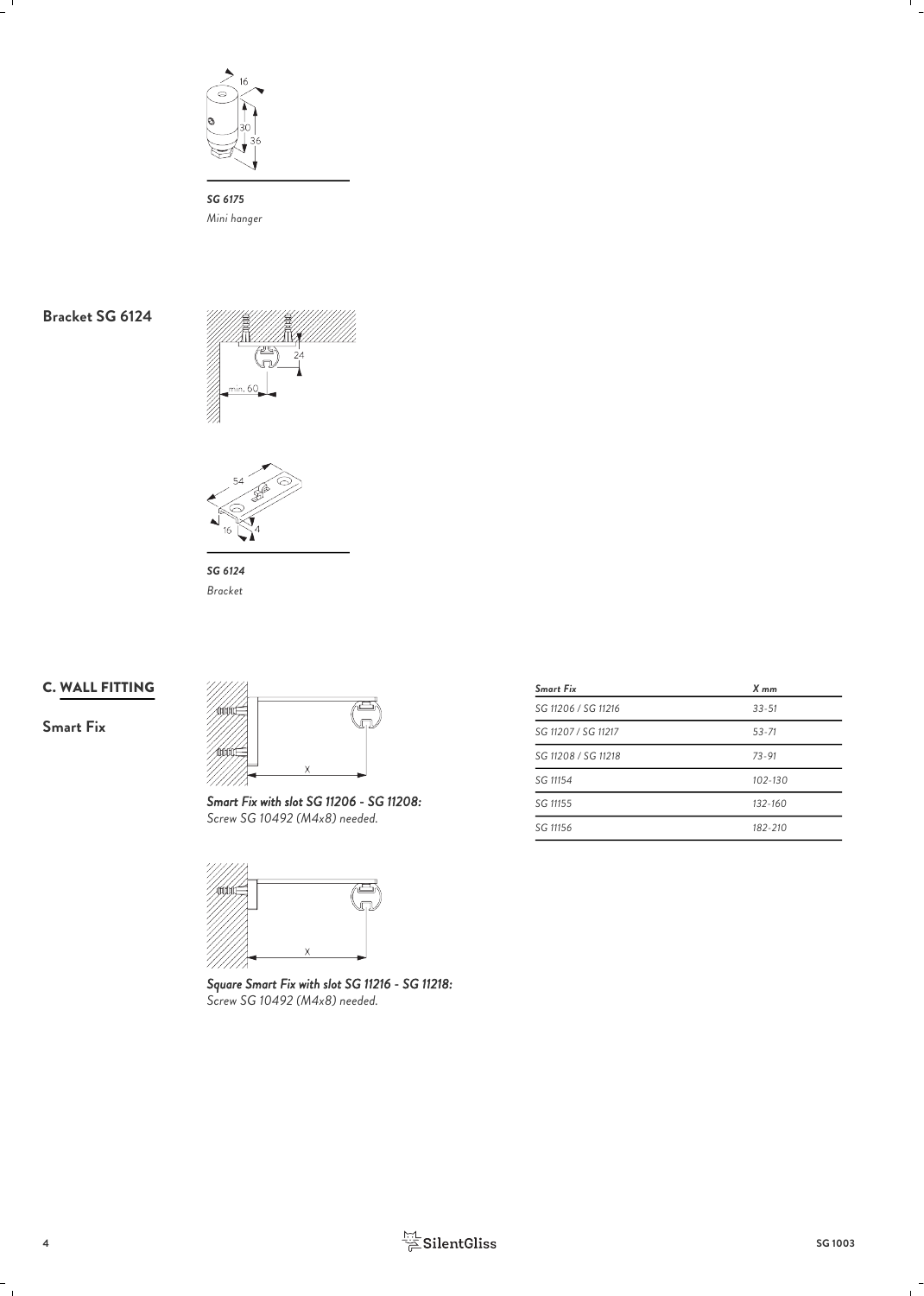

*Universal Smart Fix SG 11154 - SG 11156: Screw SG 11131 (M4x6) needed.*



*Slot nut*



*SG 6117 SG 10492*



*Pan head screw M4x8 Pan head screw with flange SG 11131 M4x6*



*SG 11207 SG 11208* Square Smart Fix with slot 60 *SG 11216 SG 11217 Square Smart Fix with slot 60 Square Smart Fix with slot 80 mm*



*SG 11206*

*Smart Fix with slot 60 mm*



*Smart Fix with slot 80 mm*

*SG 11218 100 mm*

*Square Smart Fix with slot*



*SG 11154 Universal Smart Fix 120 mm*



*mm*

*SG 11155 SG 11156 Universal Smart Fix 150 mm Universal Smart Fix 200 mm*

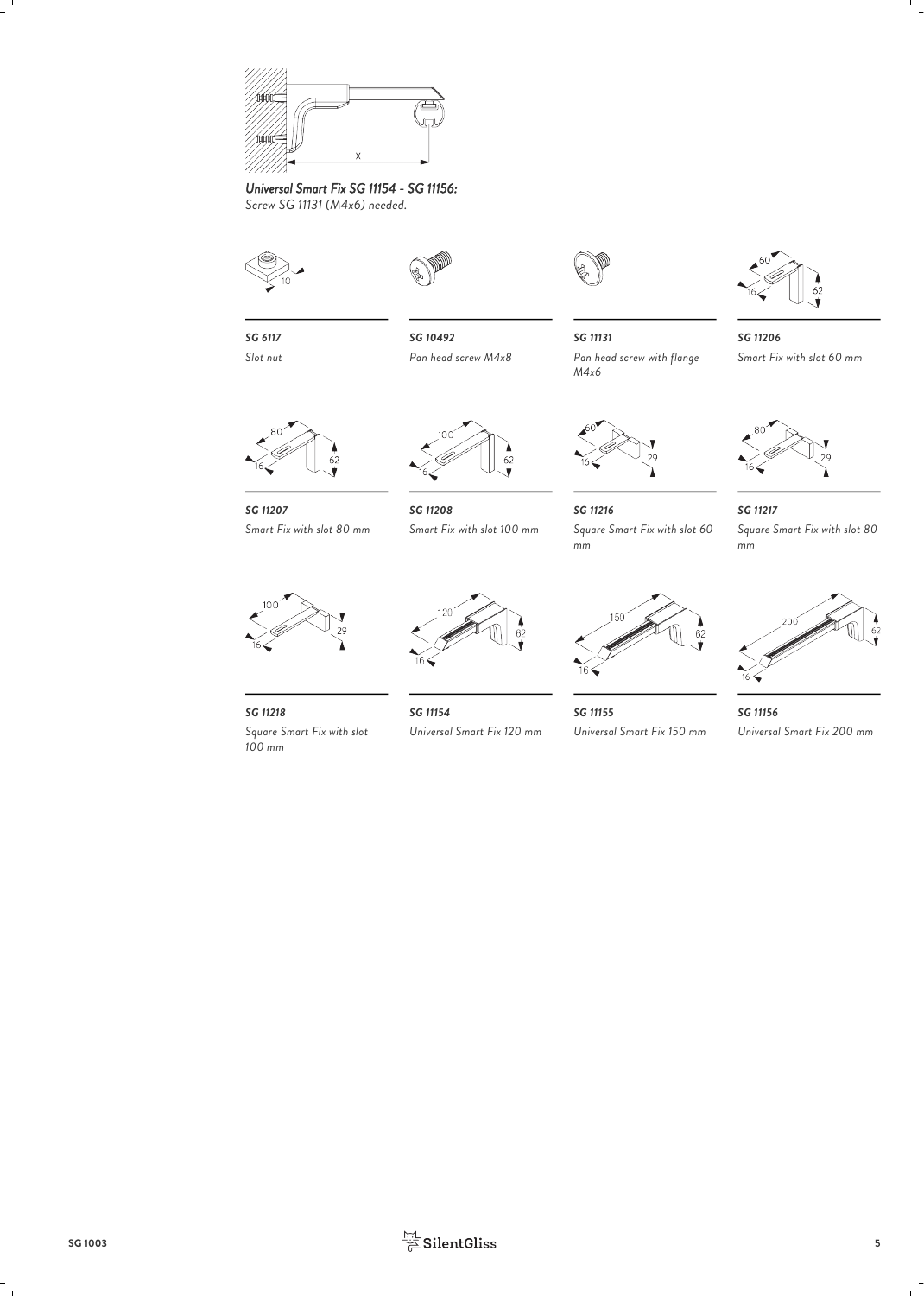# GENERAL NOTES

### *Dimensions*

- *– Measurements are in mm except where indicated.*
- *– Max. kg relates to fabric incl. accessories.*
- *– Stack size depends on curtain make-up and fabric thickness.*
- *– Distance between gliders max. 80 mm / distance between rollers max. 100 mm.*
- *– Recommended distance floor / fabric: 20 mm.*
- *– In order to determine system height (B), the smallest room height must be taken into account.*

### *Fitting*

- *– Installation by qualified fitter only.*
- *– Number of brackets and fitting positions / fixing points vary depending on fitting surface, system weight, fabric make-up, screw / fixing type and obstacles.*
- *– Qualified fitter must use appropriate screws / fixings for each situation.*
- *– Profile lip if applicable to be installed to room side.*

### *Child Safety*

- *– All relevant Silent Gliss systems correspond to child safety EN 13120.*
- *– All parties involved must comply with EN 13120.*

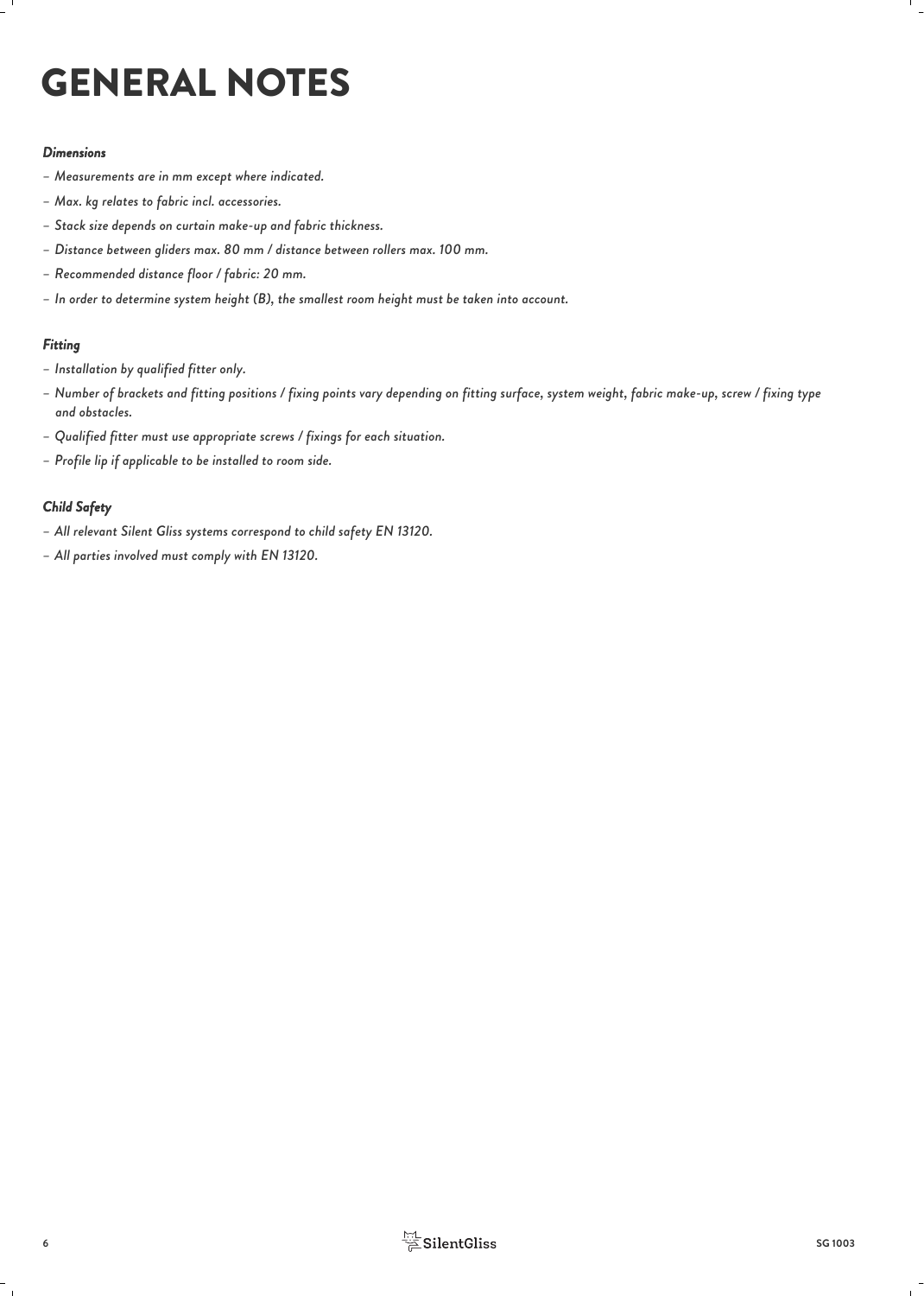## PARTS

### A. STANDARD PARTS



### *SG 1003p*

*Profile*



*SG 3014 End cover*



*SG 3070 End stop*



*SG 3533 Glider*



*SG 6124 Bracket*

B. OPTIONAL PARTS



*SG 3042 Wall bracket*









*SG 6117 Slot nut*

*SG 6125 Corner connection piece*



*SG 6196 Double hanger*

*SG 6501 V-Hanger*

*SG 6530 V-Hanger*

*SG 10430 Draw rod 50 cm*

*SG 10431 Draw rod 75 cm*















*SG 3582 Hook*

*SG 6110 Dust cover*

*SG 3534 Glider 3533 on strip*



*SG 11154 Universal Smart Fix 120 mm*

*Pan head screw with flange M4x6*

*Pan head screw M4x8*



### *SG 11155*

*SG 11156*

*Universal Smart Fix 150 mm*

### *Universal Smart Fix 200 mm*

*SG 11206*

*Smart Fix with slot 60 mm*

*SG 11207 Smart Fix with slot 80 mm*

*SG 11208*

### *Smart Fix with slot 100 mm*

*SG 11216*

*Square Smart Fix with slot 60 mm*

### *SG 11217*

*Square Smart Fix with slot 80 mm*

### *SG 11218*

*Square Smart Fix with slot 100 mm*



*End stop*





*SG 10433 Draw rod 125 cm*

*SG 10434 Draw rod 150 cm*

*SG 10492*

*SG 11131*